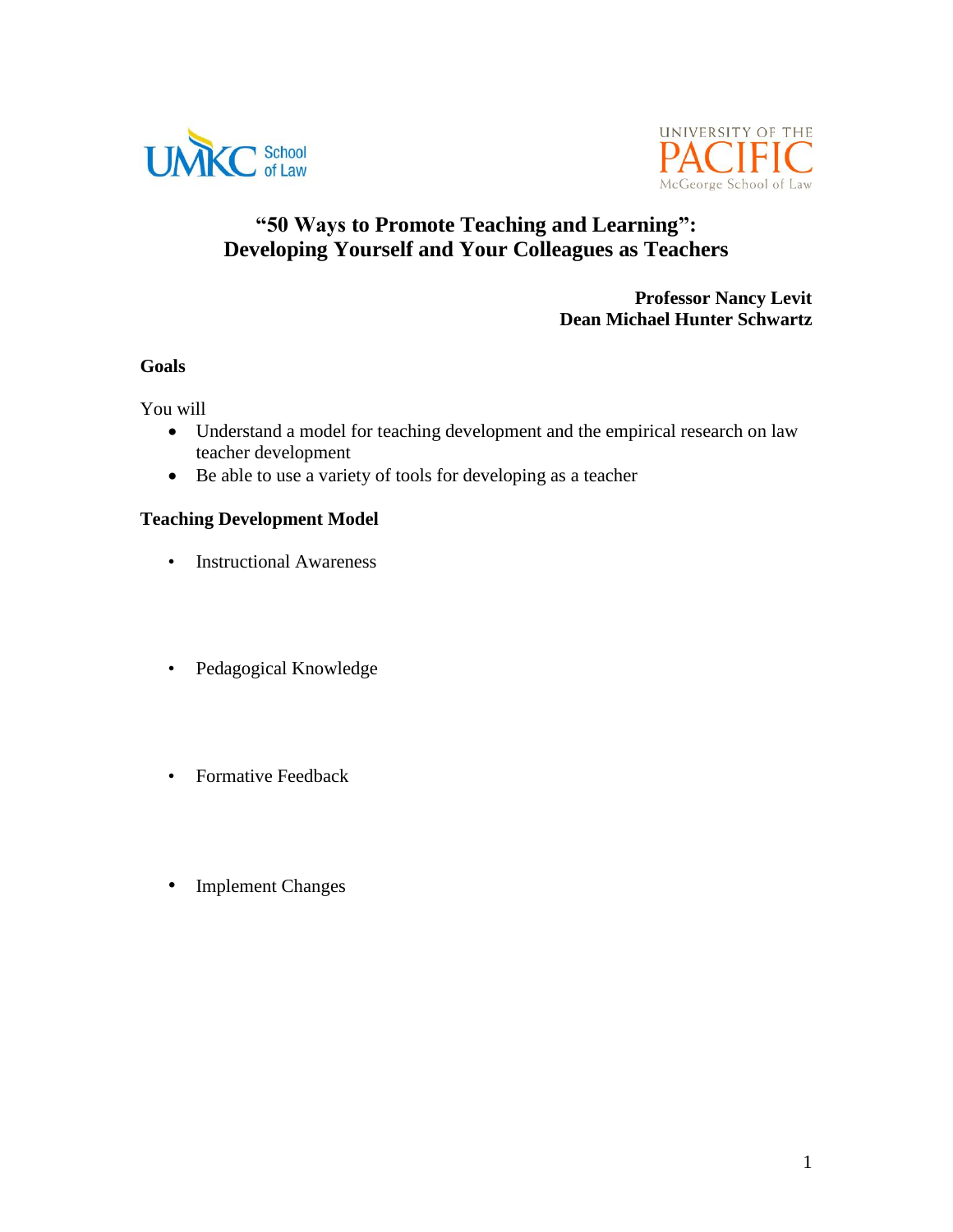Empirical Research on Law Teacher Development

| Faculty Development Survey - Engagement in Teaching Development Activities |                |      |  |
|----------------------------------------------------------------------------|----------------|------|--|
| <b>Faculty Development Activity to Improve Teaching</b>                    | <b>Faculty</b> | You? |  |
| Think about effective teaching methods before and after class              | 97%            |      |  |
| Review student evaluations of own teaching after the course                | 95%            |      |  |
| Talk with colleagues about teaching                                        | 94%            |      |  |
| Review students' performance on exams, papers, and assignments             | 93%            |      |  |
| Read articles on teaching and learning                                     | 82%            |      |  |
| Review teacher's manuals                                                   | 75%            |      |  |
| Observe a colleague's class and provide feedback                           | 58%            |      |  |
| Gather & review feedback from students about teaching during<br>course     | 51%            |      |  |
| Attend a workshop on teaching and learning at own institution              | 51%            |      |  |
| Have a colleague observe your class and provide feedback                   | 46%            |      |  |
| Attend a session at AALS Annual meeting on teaching and learning           | 43%            |      |  |
| Make a presentation on teaching and learning                               | 33%            |      |  |
| Read books on teaching and learning                                        | 33%            |      |  |
| Review institutional data on student engagement and learning               | 25%            |      |  |
| Attend a national or regional workshop on teaching and learning            | 24%            |      |  |
| Write a journal or newsletter article on teaching and learning             | 17%            |      |  |
| Review a videotape of own teaching (alone or with others)                  | 17%            |      |  |
| Review student performance on bar exams                                    | 15%            |      |  |
| Review websites on teaching and learning                                   | 15%            |      |  |
| Review a videotape of another's teaching (alone or with others)            | 11%            |      |  |
| Keep a journal about teaching                                              | 9%             |      |  |
| Confer with a consultant about own teaching                                | 5%             |      |  |
| Other teaching development activity you have tried?                        |                |      |  |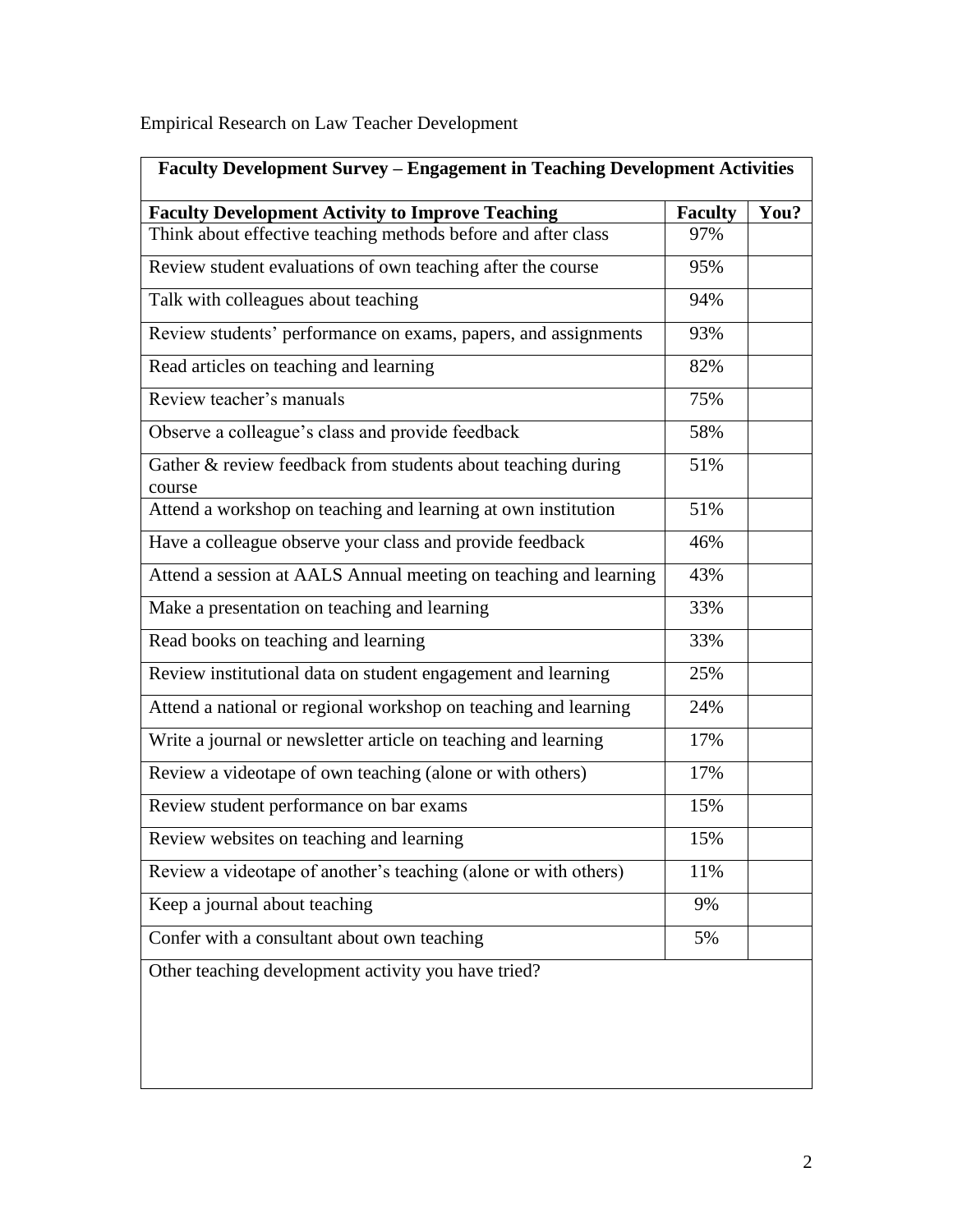# **Assessing Teaching Development Activities: Criteria**

- Increasing awareness of teachers' own teaching practice and philosophy
- Increasing teachers' knowledge of teaching and learning principles
- Improving teachers' level of confidence in their teaching
- Increasing teachers' enthusiasm or passion for teaching
- Making changes in their teaching practices

Which teaching development activity has been most effective for you? Why?

| <b>Increasing Awareness of Own Teaching Practice and Philosophy</b><br>1 Highly effective $-5$ Not effective |      |
|--------------------------------------------------------------------------------------------------------------|------|
| Confer with a consultant about own teaching                                                                  | 1.71 |
| Write a journal or newsletter article on teaching and learning                                               | 1.89 |
| Talk with colleagues about teaching                                                                          | 1.97 |
| Think about effective teaching methods before and after class                                                | 2.02 |
| Attend a national or regional workshop on teaching and learning                                              | 2.07 |
| Read books on teaching and learning                                                                          | 2.08 |
| Attend a workshop on teaching and learning at own institution                                                | 2.18 |

| <b>Increasing Own Knowledge of Teaching and Learning Principles</b><br>1 Highly effective $-5$ Not effective |      |  |
|--------------------------------------------------------------------------------------------------------------|------|--|
| Confer with a consultant about own teaching                                                                  | 1.86 |  |
| Attend a national or regional conference or workshop on teaching and                                         | 1.93 |  |
| learning                                                                                                     |      |  |
| Talk with colleagues about teaching                                                                          | 2.08 |  |
| Attend a workshop on teaching and learning at own institution                                                | 2.09 |  |
| Write a journal or newsletter article on teaching and learning                                               | 2.21 |  |
| Read books on teaching and learning                                                                          | 2.29 |  |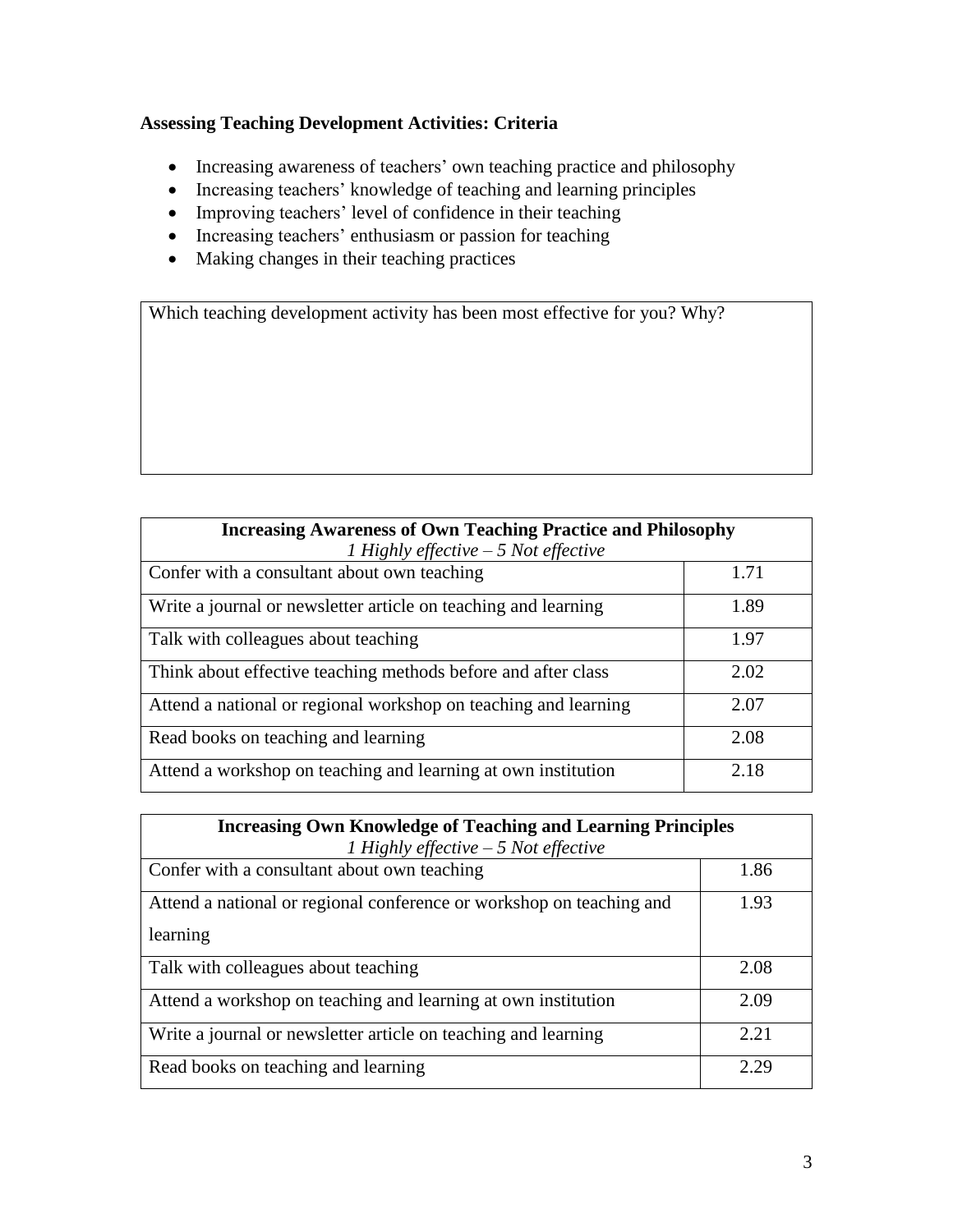| <b>Improving Level of Confidence in Own Teaching</b><br>1 Highly Effective $-5$ Not Effective |      |
|-----------------------------------------------------------------------------------------------|------|
| Attend a national or regional conference or workshop on teaching and                          | 2.15 |
| learning                                                                                      |      |
| Think about effective teaching methods before and after class                                 | 2.21 |
| Make a presentation on teaching and learning                                                  | 2.26 |
| Talk with colleagues about teaching                                                           | 2.26 |
| Gather and review feedback from students about own teaching during<br>a course                | 2.26 |
| Keep a journal about teaching                                                                 | 2.30 |
| Write a journal or newsletter article on teaching and learning                                | 2.32 |

| <b>Increasing Own Enthusiasm and Passion for Teaching</b>                      |      |  |
|--------------------------------------------------------------------------------|------|--|
| 1 Highly effective $-5$ Not effective                                          |      |  |
| Attend a national or regional conference or workshop on teaching and           | 2.08 |  |
| learning                                                                       |      |  |
| Write a journal or newsletter article on teaching and learning                 | 2.11 |  |
| Make a presentation on teaching and learning                                   | 2.14 |  |
| Think about effective teaching methods before and after class                  | 2.17 |  |
| Gather and review feedback from students about own teaching during<br>a course | 2.25 |  |
| Talk with colleagues about teaching                                            | 2.28 |  |

| <b>Making Changes in Own Teaching Practices</b><br>1 Highly effective $-5$ Not effective |      |
|------------------------------------------------------------------------------------------|------|
| Keep a journal about teaching                                                            | 1.50 |
| Think about effective teaching methods before and after class                            | 1.90 |
| Gather and review feedback from students about own teaching during a<br>course           | 1.95 |
| Attend a national or regional conference or workshop on teaching and<br>learning         | 2.07 |
| Talk with colleagues about teaching                                                      | 2.12 |
| Confer with a consultant about own teaching                                              | 2.29 |
| Read books on teaching and learning                                                      | 2.30 |
| Review a videotape of own teaching (alone or with others)                                | 2.31 |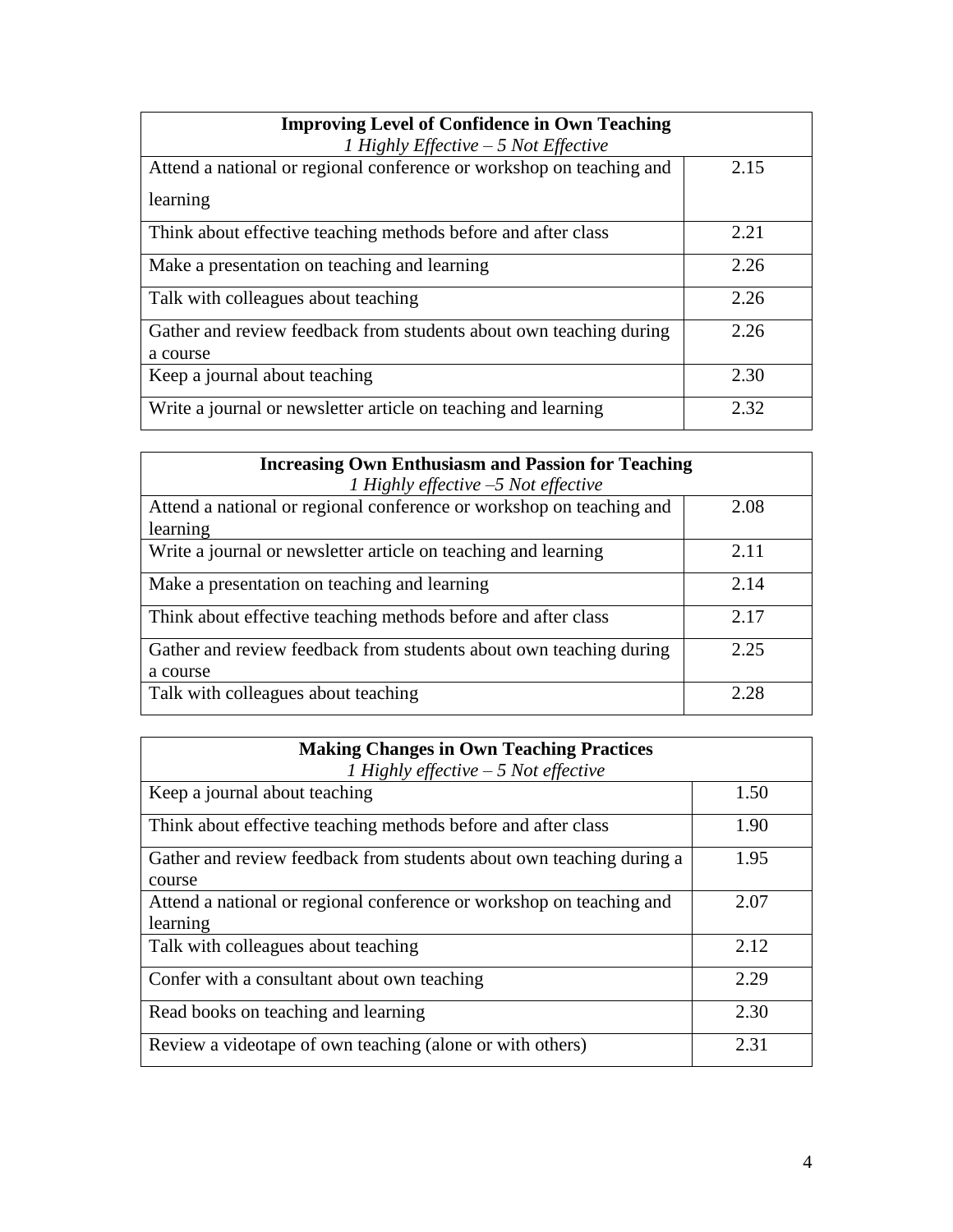## **Sources of Formative Feedback**

Self – inventories, reflection, journal, video Students – feedback during course, evaluations at end Colleagues – collaborative peer review

### **Self Assessment**

Thinking about effective methods before and after class (97%)

Inventories – ILTL website – Teaching Law by Design Appendix 8-1 [\(http://lawteaching.org/resources/books/teachinglawbydesign/teachinglaw](http://lawteaching.org/resources/books/teachinglawbydesign/teachinglawbydesign-appendices.pdf) [bydesign-appendices.pdf\)](http://lawteaching.org/resources/books/teachinglawbydesign/teachinglawbydesign-appendices.pdf)

| <b>Articulate Clear, High Expectations</b>                                                                                                                                         |  |  |  |
|------------------------------------------------------------------------------------------------------------------------------------------------------------------------------------|--|--|--|
| $(1)$ very often, $(2)$ often $(3)$ occasionally, $(4)$ rarely, or $(5)$ never.                                                                                                    |  |  |  |
| I articulate specific goals (content, skills, values) for each class and my course<br>as a whole.<br>I clearly communicate my expectations to students for each class, each graded |  |  |  |
| event, and the course as a whole.                                                                                                                                                  |  |  |  |
| I involve students in setting expectations for themselves and the course.<br>My expectations for students are reasonable and achievable.                                           |  |  |  |
| $\overline{\phantom{a}}$<br>I provide feedback on students' performance so that they understand the<br>expectations.                                                               |  |  |  |
| I make myself available to help students achieve my expectations.<br>$\overline{\phantom{a}}$                                                                                      |  |  |  |
| I publicly and privately call attention to student success.<br>$\overline{\phantom{a}}$                                                                                            |  |  |  |
| I provide clear, specific evaluation criteria to students before a graded<br>$\overline{\phantom{a}}$<br>performance, paper, or exam.                                              |  |  |  |
| I model for students by setting and achieving high expectations for my own<br>performance.                                                                                         |  |  |  |
| I elicit from students their expectations of me and I try to meet reasonable<br>$\overline{\phantom{a}}$<br>student expectations.                                                  |  |  |  |
| I provide examples of diverse legal professionals who establish and meet high<br>expectations.                                                                                     |  |  |  |
| Identify one aspect of articulating clear, high expectations you commit to improve this<br>year.                                                                                   |  |  |  |
|                                                                                                                                                                                    |  |  |  |
|                                                                                                                                                                                    |  |  |  |
|                                                                                                                                                                                    |  |  |  |
|                                                                                                                                                                                    |  |  |  |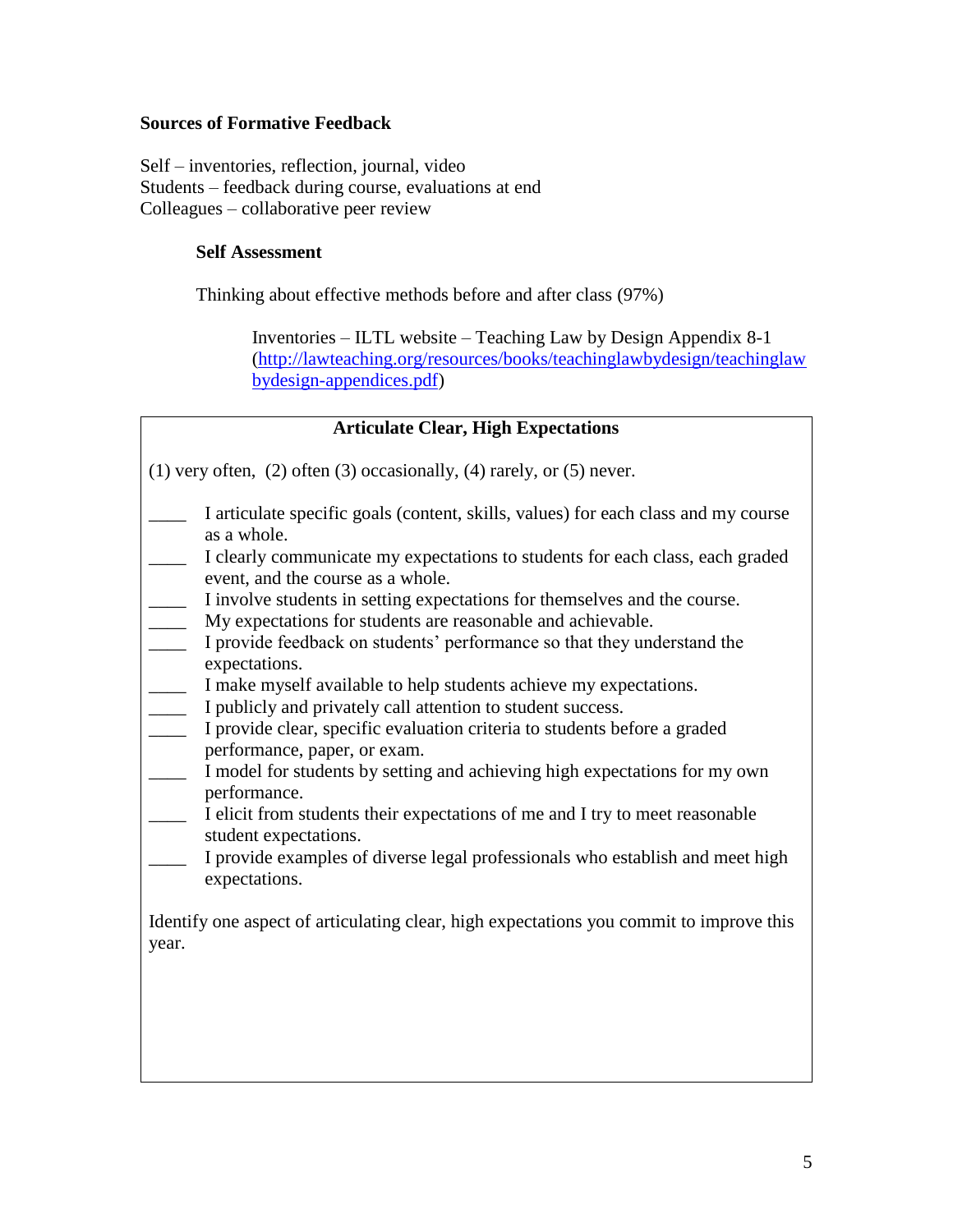## Reflection

Think back about your teaching recently. What moments did you feel the most effective as a teacher?

Think back about your students recently. What moments did you feel that your students were the least engaged?

Review your answers to the two previous questions. What conclusions can you draw about your teaching this week or more gererally about teaching and learning?

Keeping a Teaching Journal

Reviewing Videos of Your Teaching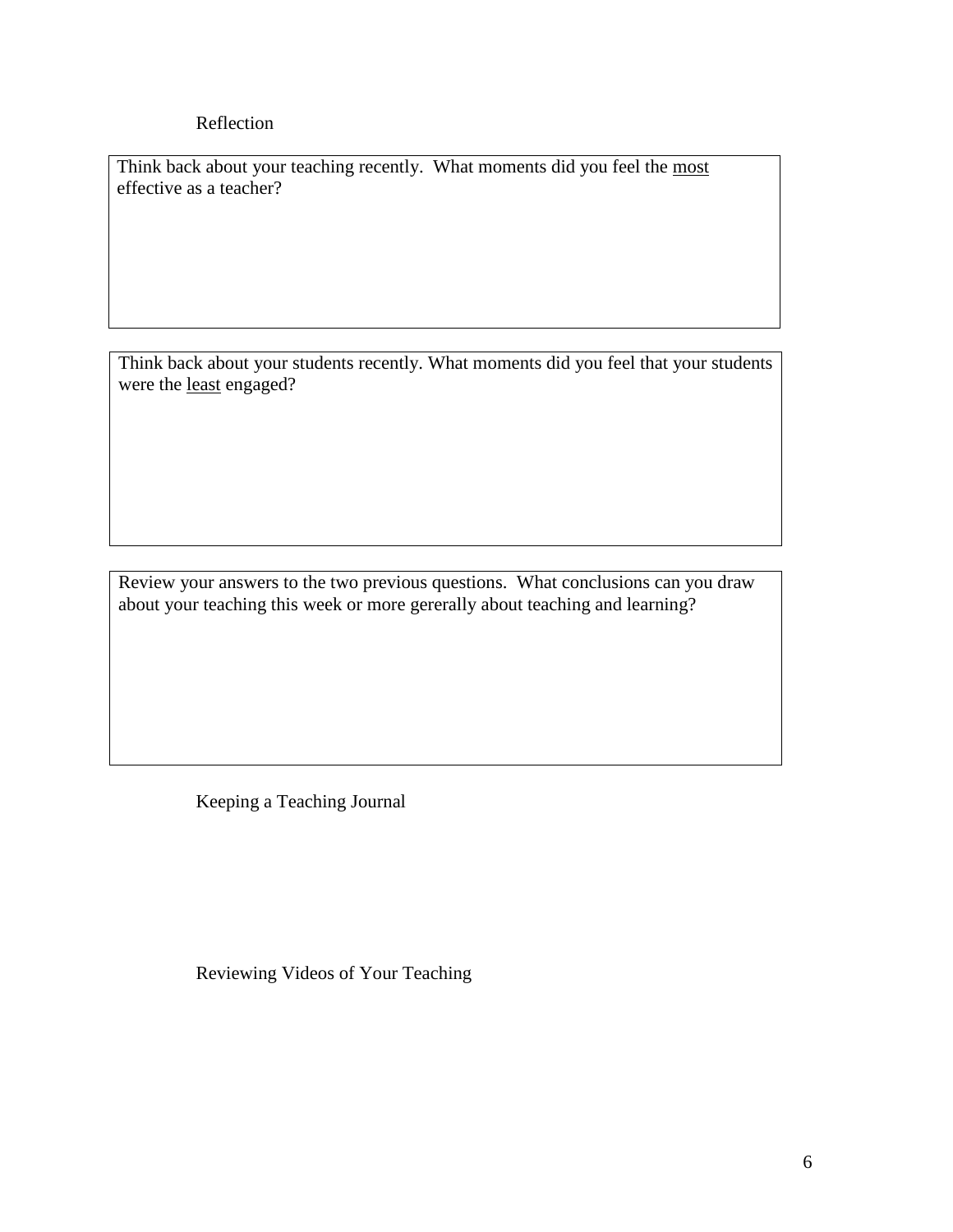# **Feedback from Students**

Student evaluations (95%)

Feedback from students during the course (51%)

Teacher Designed Feedback Forms

1. What teaching/learning methods have been most effective for you during this conference?

2. What teaching/learning methods have been least effective for you during this conference?

3. What other teaching/learning methods should the conference presenters try in the future?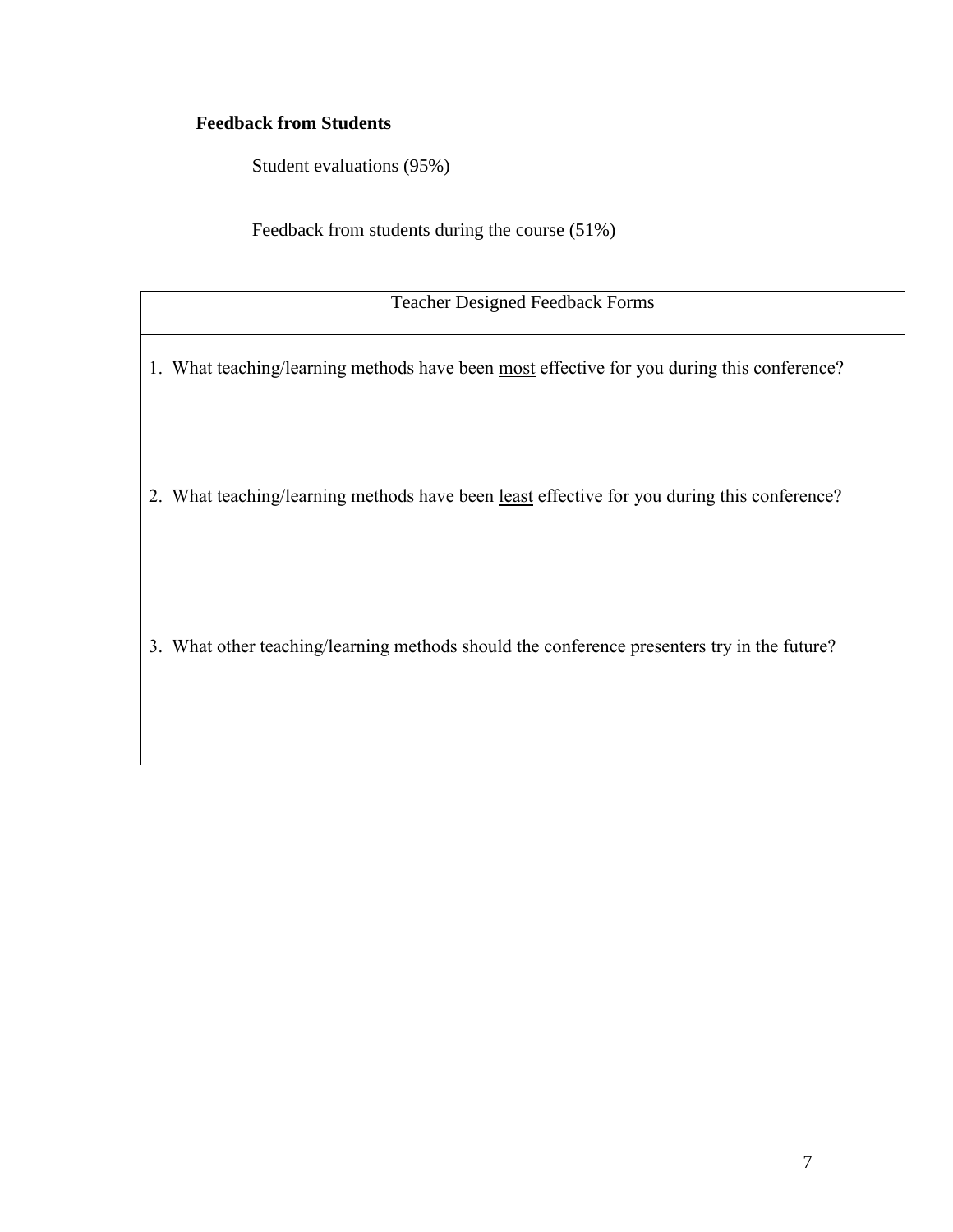#### **Student Advisory Teams**

Gerald F. Hess, *Student Involvement in Improving Law Teaching and Learning*, 67 UMKC L. REV. 343 (1998)

We can get formative feedback by talking with our students informally about their reactions to our teaching methods. A more structured way to gather feedback from our students is through a student advisory team  $(SAT)$  — a group of students who meet periodically with the teacher. The students' role is to provide feedback to the teacher about their learning, comment on the effectiveness of particular instructional methods, and offer suggestions to improve the course. The teacher's role is to listen to students' feedback and to implement reasonable suggestions when appropriate.

We must decide how to respond to the feedback. Several types of responses are appropriate: (1) implement reasonable suggestions during the course; (2) explore with the team alternatives that we are more comfortable implementing; (3) explain why we will not act on a particular student recommendation; and (4) decide to make changes the next time we teach the course. It is common for some team members to be skeptical about the SAT process until we respond to their suggestions. The best way to motivate team members is for the teacher to immediately implement a suggestion from the team.

Empirical research supports the value of SATs in legal education. Most team members report that their participation improved their attitude toward the course (98%), the teacher (94%), themselves as learners (82%), and law school in general (82%). In addition, most team members believe that the SAT process improved the course (94%), their learning (84%), and the teacher's effectiveness (92%).

Despite the data confirming the benefits of SATs in law school, they are not appropriate for every teacher. Success of the SAT process depends in part on the teacher's belief that students should share responsibility for course design and delivery with the teacher, that students can give accurate feedback on their learning and the effectiveness of teaching methods, and that they can provide useful suggestions for improvement. Even for teachers who hold these beliefs, SATs present significant challenges. The feedback is raw and honest — sometimes it is hard for the teacher to hear. The SAT is unlikely to succeed if the teacher is unwilling to implement reasonable student suggestions. The teacher must be willing to share control of the course with the students.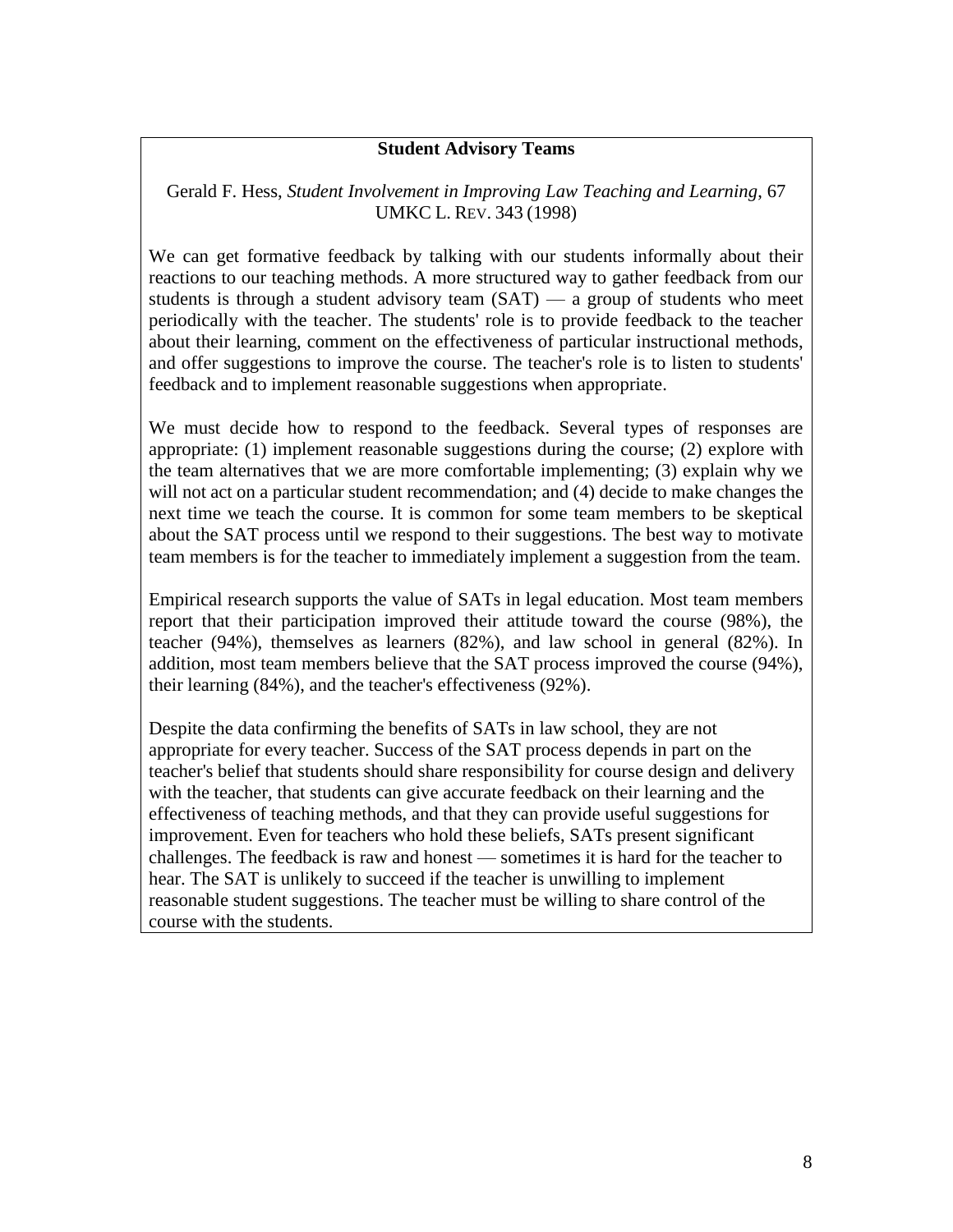#### **Small Group Instructional Diagnosis**

Gregory S. Munro, OUTCOMES ASSESSMENT FOR LAW SCHOOLS (2000)

Colleagues can help one another gather formative feedback from students. One technique is Small Group Instructional Diagnosis.

An excellent example of a classroom assessment technique for improving teaching is the Small Group Instructional Diagnosis (SGID). . . . In SGID, feedback about the course and instructor is gathered by breaking the class into small discussion groups to which an outside facilitator [such as a colleague] puts two questions: "(1) What helps you learn in this course?" and "(2) What improvements would you like, and how would you suggest they be made?" Students in each small group discuss and arrive at a consensus in answer to the first question. The facilitator then engages the reporters from each of the small groups in a dialog to arrive at a consensus from the class as to what helps the class learn in the course. The same process is followed in regard to the second question, producing a written set of answers that the facilitator can share with the teacher.

. . . .

Note that the SGID process subjects all student comments or criticisms to peer review while the use of the facilitator maintains anonymity. This increases the validity, reliability, and fairness of the feedback. From the author's experience, peer review screens student comments that would be overly solicitous or particularly hurtful while ensuring that shared objective observations, no matter how harsh, are stated.

Small group instructional diagnosis is a three-step process….First, you and a colleague meet to discuss the SGID process, your instructional concerns, and the types of feedback you would like to receive. In that discussion, you and your colleague generate the two or three questions that will be posed to your students. Second, you leave class thirty minutes early to allow your colleague to meet with the students. The colleague collects the feedback from your students and prepares a summary written for you. Third, you and colleague discuss the feedback and suggestions for improvement in the course.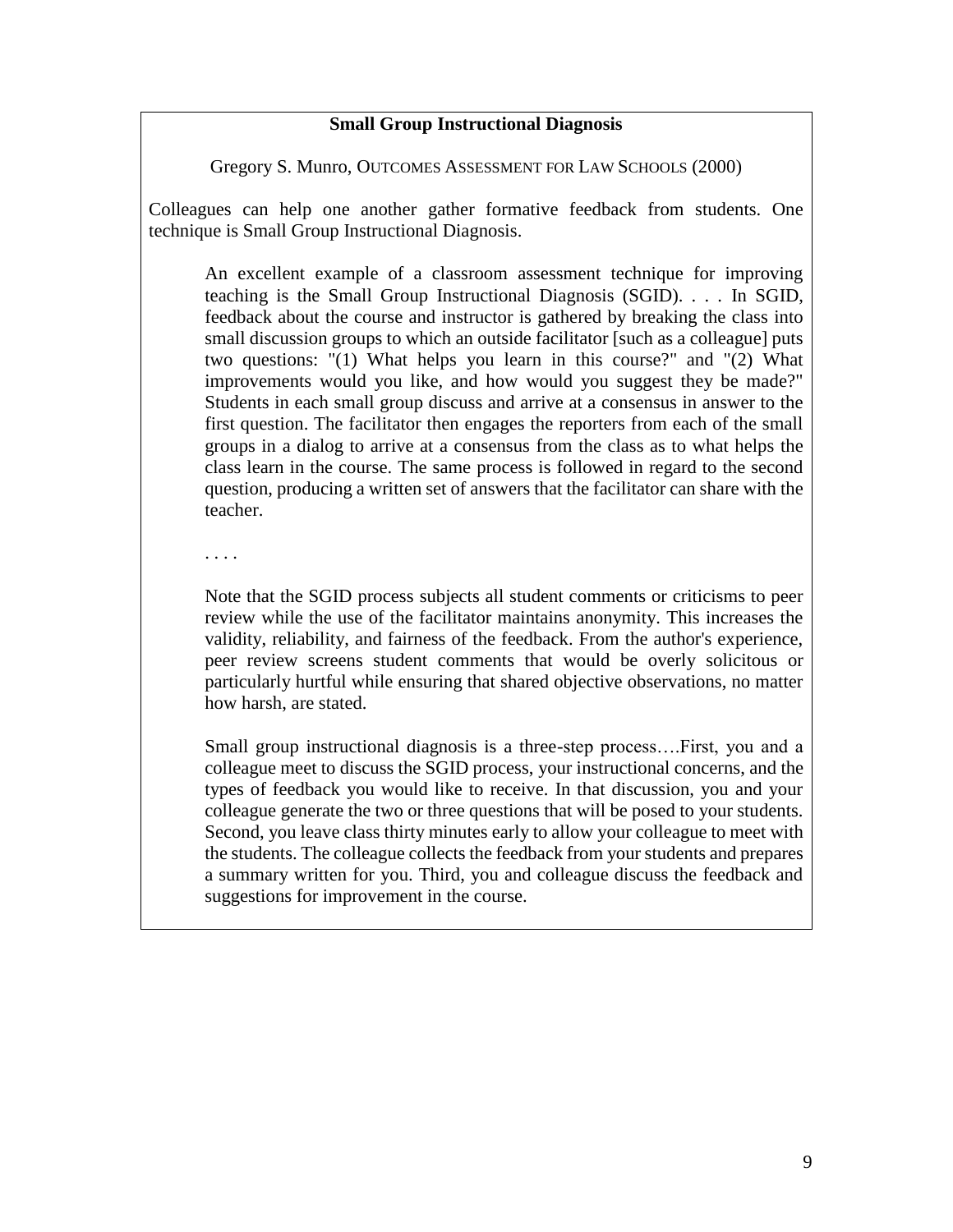## **Collaboration With Colleagues**

Class observations (50%)

### **Collaborative Peer Review Program Principles**

Kreig & Waggoner, COLLABORATIVE PEER REVIEW: THE ROLE OF FACULTY IN IMPROVING COLLEGE TEACHING (1994)

- 1. Programs should be built on the premise that "good teachers can become better;" programs should not be considered remedial.
- 2. Faculty participation should be voluntary.
- 3. Classroom visits should be reciprocal.
- 4. Participants should determine in advance what aspects of teaching are to be assessed (goals; data; impressions)
- 5. The feedback process should include data, positive feedback, and suggestions for improvement
- 6. Results should be kept confidential and apart from summative evaluation [the process of evaluating teachers for retention, tenure, or promotion].

#### **Peer Feedback Form Example: Answer for the Most Recent Visit You Made to a Colleague's Class**

Goals

What worked?

What didn't work?

Data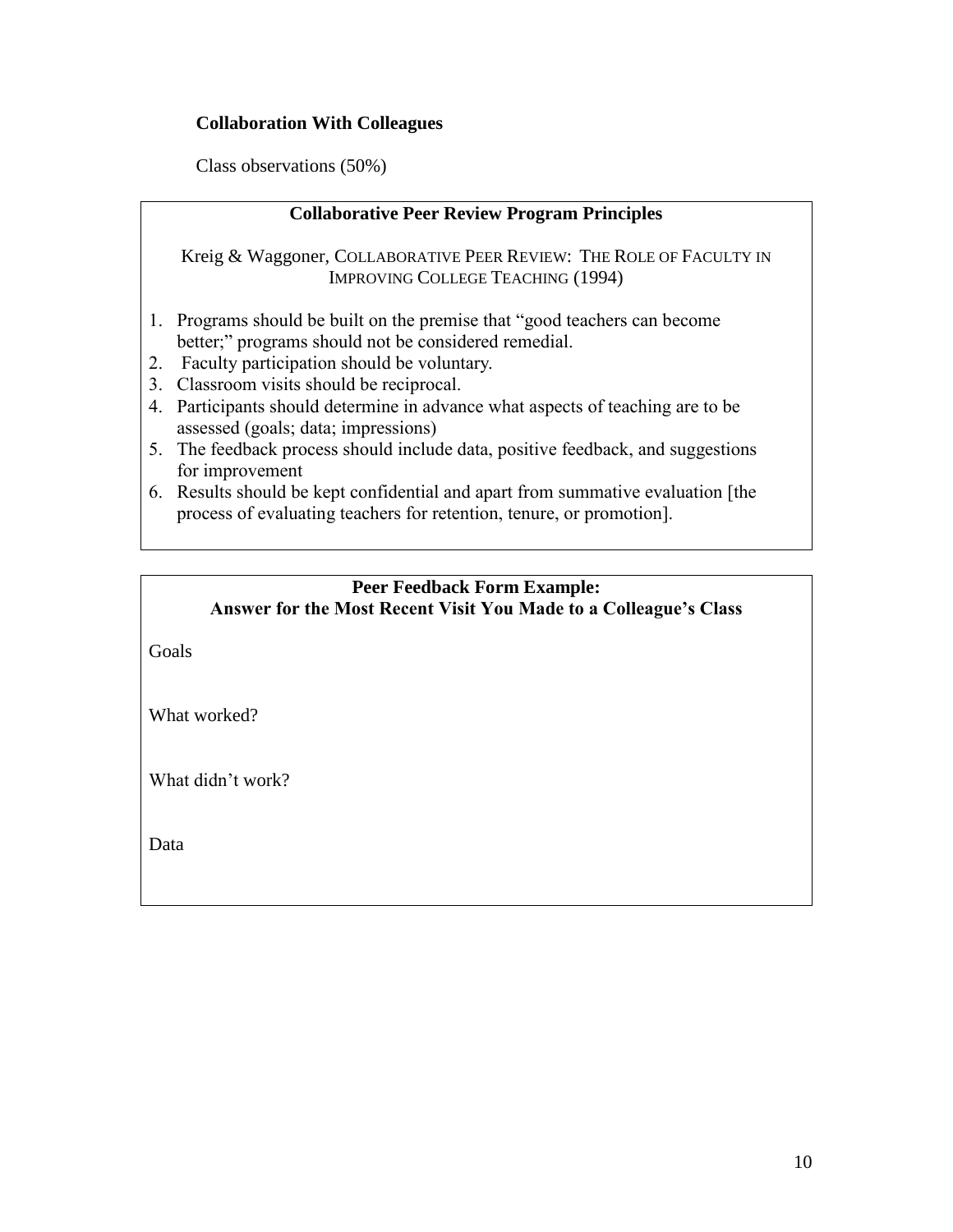## **Think-Pair-Share: What Information and Data from Peer Observations is Most Important**

## **Classroom Observation Form**

**Types of Questions Asked**

| <b>Open ended</b>               |  |
|---------------------------------|--|
| <b>Closed ended</b><br>(ves-no) |  |

**Who Speaks (Male-Female)**

**# of men in class:** 

**\_\_\_\_\_\_\_\_\_\_\_\_\_\_\_\_\_\_\_ # of women in class: \_\_\_\_\_\_\_\_\_\_\_\_\_\_\_\_\_\_**

| <b>Male</b>   |  |
|---------------|--|
| <b>Female</b> |  |

**Inappropriate Tech Use**

| 10 Mins.            |  |
|---------------------|--|
| <b>40 Mins.</b>     |  |
| <b>End of Class</b> |  |

**Who Speaks in Class (race)**

**# of SOC in class:** 

**# of WS in class: \_\_\_\_\_\_\_\_\_\_\_\_\_\_\_\_\_\_**

**\_\_\_\_\_\_\_\_\_\_\_\_\_\_\_\_\_\_\_**

| <b>Students of</b><br>Color (SOC) |  |
|-----------------------------------|--|
| White<br><b>Students (WS)</b>     |  |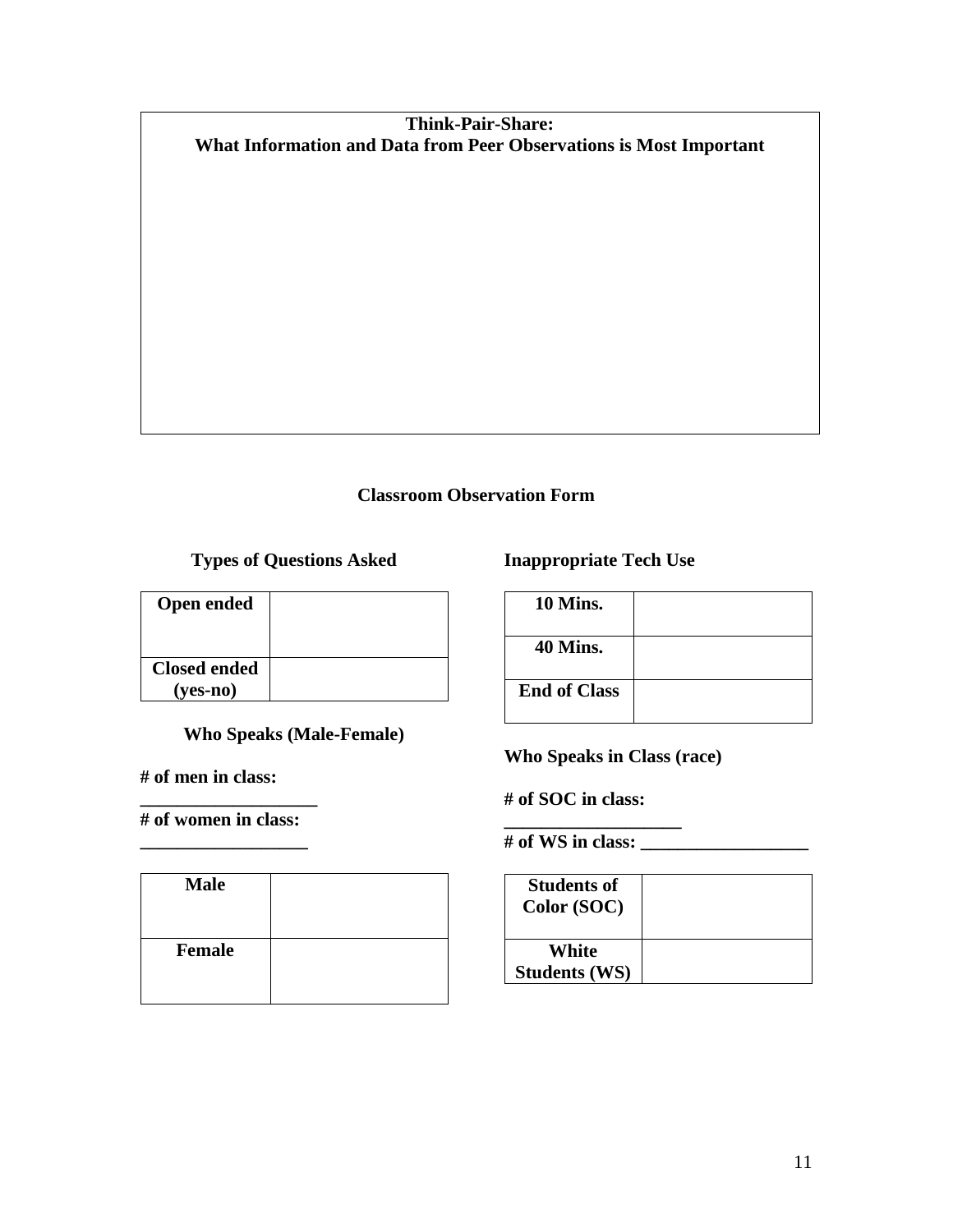# **Classroom Activities Log**

3:15 3:17 3:19 3:21 3:23 3:25 3:27 3:29 3:31 3:33 3:35 3:37 3:39 3:41 3:43 3:45 3:47 3:49 3:51 3:53 3:55 3:57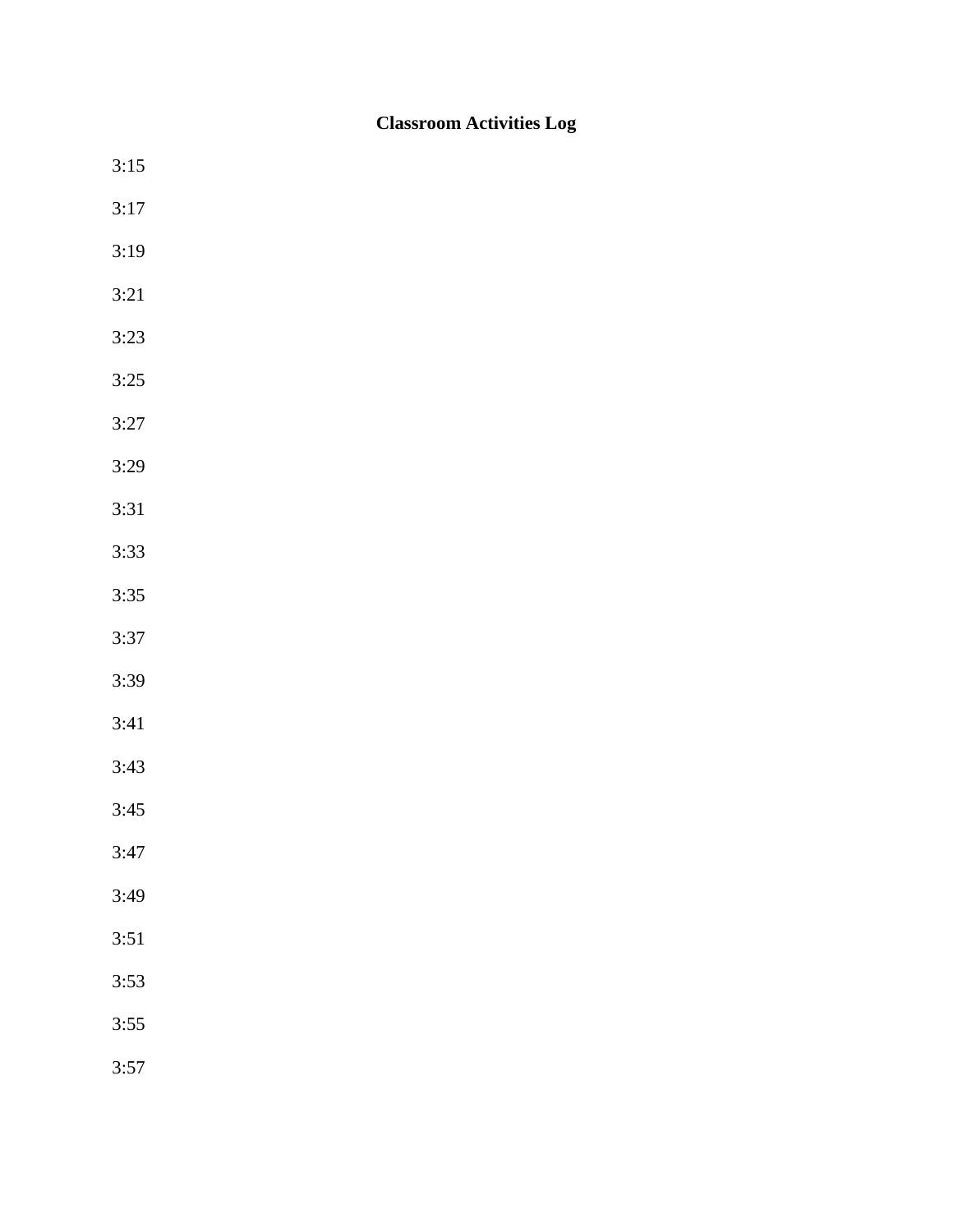| 3:59 |  |  |  |
|------|--|--|--|
| 4:01 |  |  |  |
| 4:03 |  |  |  |
| 4:05 |  |  |  |
| 4:07 |  |  |  |
| 4:09 |  |  |  |
| 4:11 |  |  |  |
| 4:13 |  |  |  |
| 4:15 |  |  |  |